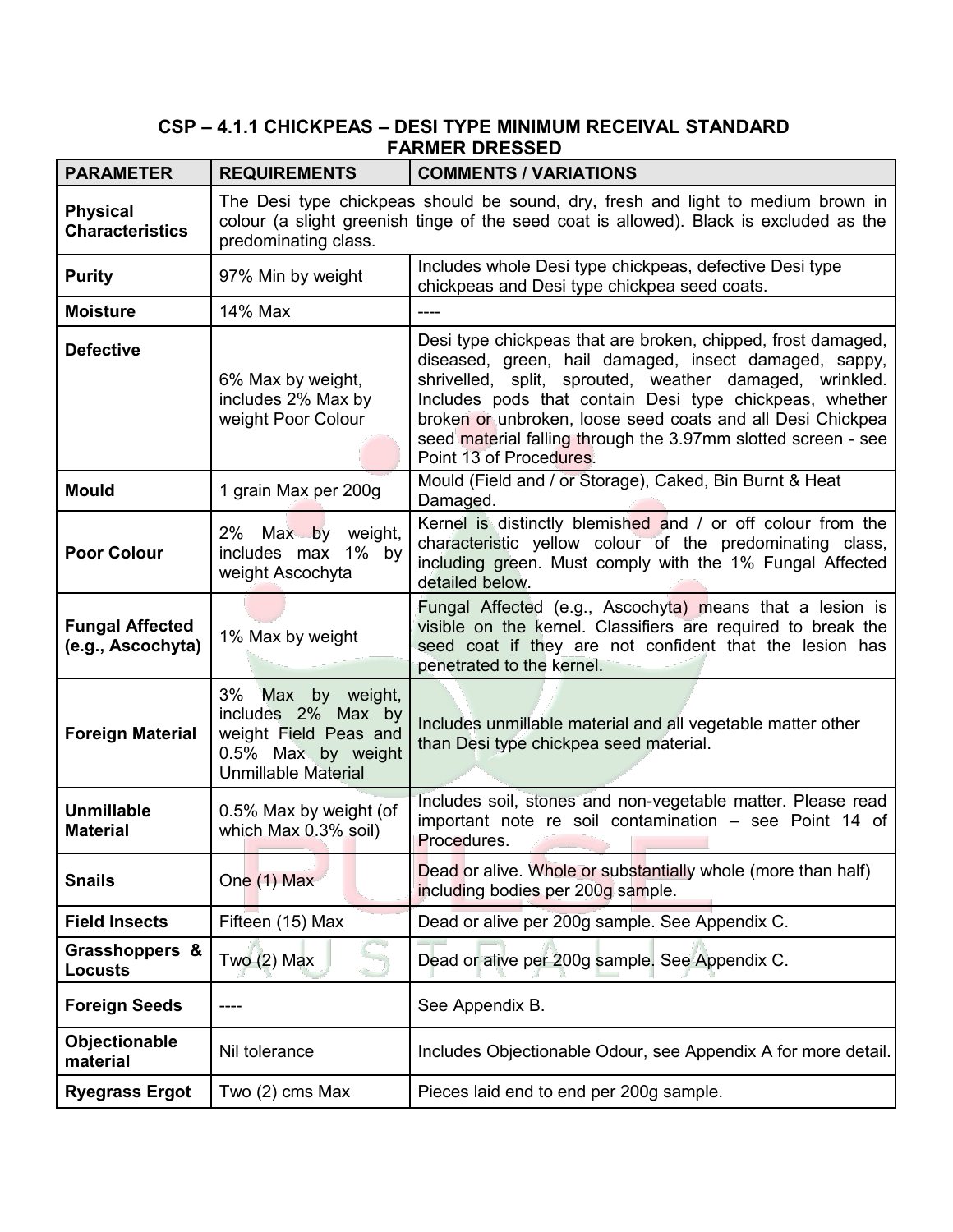#### **PARAMETER REQUIREMENTS COMMENTS / VARIATIONS Physical Characteristics** The Desi type Chickpeas should be sound, dry, fresh and light to medium brown in colour (a greenish tinge of the seed coat is allowed). Black is excluded as the predominating class. **Purity** 97% Min by weight Whole Desi type Chickpeas, defective Desi type Chickpeas and Desi type Chickpea seed coats. **Moisture** 14% Max ---**Defective Of which** Containers (bulk or bagged): 8% Max by weight Bulk vessel hold shipment: 10% Max by weight All include Poor Colour Desi type chickpeas that are broken, chipped, diseased, frost damaged, green, hail damaged, insect damaged, sappy, shrivelled, split, sprouted, weather damaged, wrinkled. Includes pods that contain Desi type chickpeas, whether broken or unbroken, loose seed coats and all Desi Chickpea seed material falling through the 3.97mm slotted screen - see Point 13 of Procedures. **Mould** 1% by weight\* Mould (Field and / or Storage), Caked, Bin Burnt & Heat Damaged. **Poor Colour** 2% Max by weight, of which Max 1% by weight Fungal Affected (e.g., Ascochyta) Kernel is distinctly blemished and / or off colour from the characteristic yellow colour of the predominating class, including green. Must comply with the 1% Fungal Affected detailed below. **Fungal Affected (e.g., Ascochyta)** 1% Max by weight Fungal Affected (e.g., Ascochyta) means that a lesion is visible on the kernel. Classifiers are required to break the seed coat if they are not confident that the lesion has penetrated to the kernel. **Foreign Material** 3% Max by weight, includes 2% Max by weight Field Peas and 0.5% Max by weight Unmillable Material Unmillable material and all vegetable matter other than Desi type Chickpea seed material including not more than 2% by weight of Field Peas. **Unmillable Material** 0.5% Max by weight (of which  $0.3\%$  Max by weight soil) Soil, stones, sclerotes and non-vegetable matter. Please read important note re soil contamination – see Point 14 of Procedures. **Snails** One (1) Max Dead. Whole or substantially whole (more than half) including bodies per 200g sample. **Field Insects** Fifteen (15) Max Dead per 200g sample. See Appendix C. **Grasshoppers & Locusts Completion Completion Complete Appendix C.** Dead or alive per 200g sample. See Appendix C. **Foreign Seeds**  $\vert$  ---- See Appendix B. **Objectionable Objectionable** Nil tolerance **Includes Objectionable Odour, see Appendix A for more**<br>Material detail. **Ryegrass Ergot** Two (2) cms Max Pieces laid end to end per 200g sample.

# **STANDARD FARMER DRESSED**

*\* When not in conflict with Storage and Handling Agreement or Marketing Contract. Please note that this Export Standard is in addition to the specific quarantine requirements of particular countries, as governed by Plant Export Operations. See Introduction.*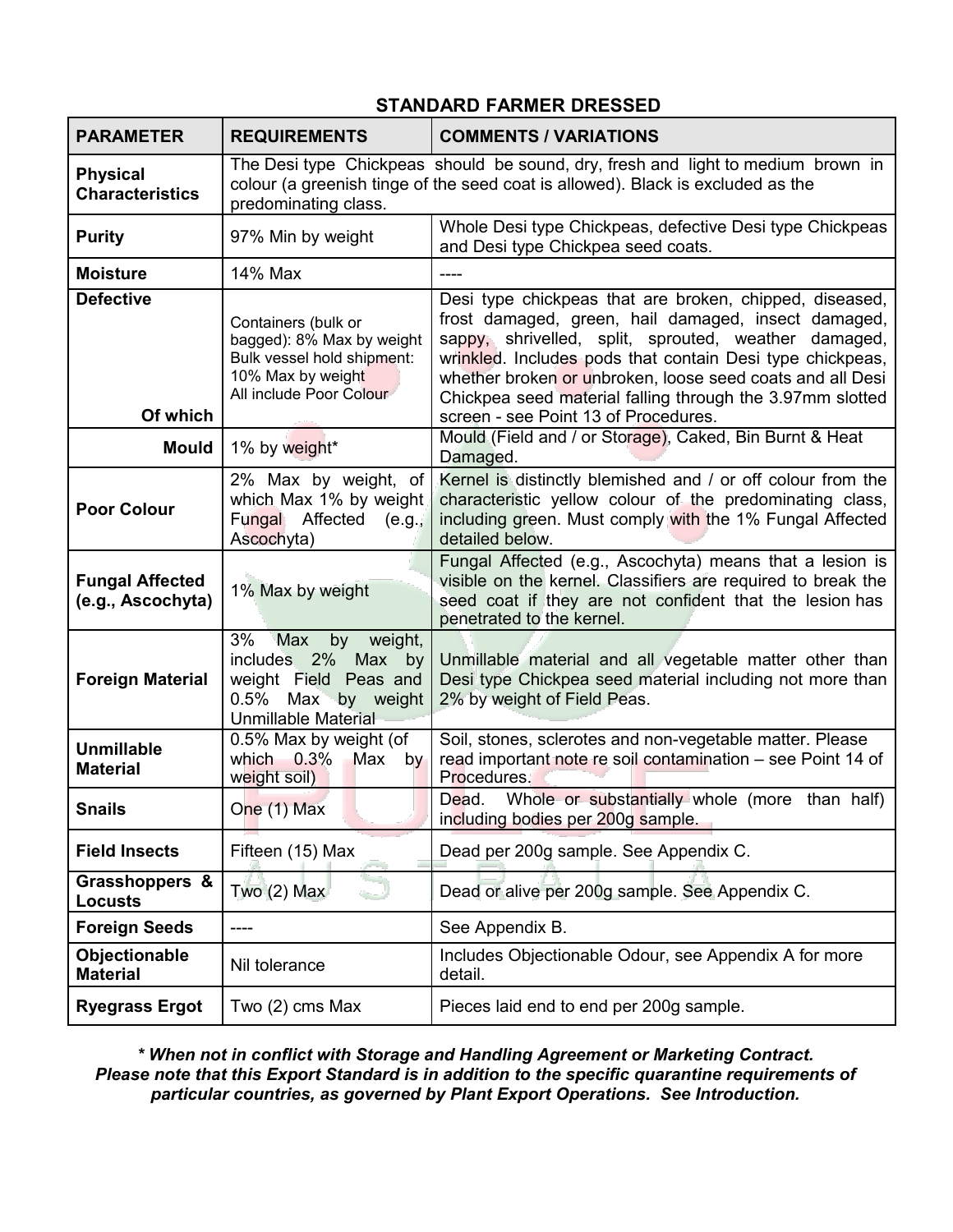| <b>PARAMETER</b>                            | <b>REQUIREMENTS</b>                                                                                                                        | <b>COMMENTS / VARIATIONS</b>                                                                                                                                                                                                                                                                                                                                  |
|---------------------------------------------|--------------------------------------------------------------------------------------------------------------------------------------------|---------------------------------------------------------------------------------------------------------------------------------------------------------------------------------------------------------------------------------------------------------------------------------------------------------------------------------------------------------------|
| <b>Physical</b><br><b>Characteristics</b>   | predominating class.                                                                                                                       | The Desi type Chickpeas should be sound, dry, fresh and light to medium brown in<br>colour (a greenish tinge of the seed coat is allowed). Black is excluded as the                                                                                                                                                                                           |
| <b>Purity</b>                               | 99% Min by weight                                                                                                                          | Whole Desi type Chickpeas, defective Desi type Chickpeas<br>and Desi Type Chickpea seed coats.                                                                                                                                                                                                                                                                |
| <b>Moisture</b>                             | 14% Max                                                                                                                                    |                                                                                                                                                                                                                                                                                                                                                               |
| <b>Defective</b><br>Of which                | Containers (bulk or<br>bagged): 3% Max by<br>weight<br><b>Bulk vessel hold</b><br>shipment: 7% Max by<br>weight<br>All include Poor Colour | Desi type chickpeas that are broken, chipped, diseased,<br>frost damaged, green, hail damaged, insect damaged,<br>sappy, shrivelled, split, sprouted, weather damaged,<br>wrinkled. Includes pods that contain Desi type chickpeas,<br>whether broken or unbroken, loose seed coats and all Desi<br>Chickpea seed material falling through the 3.97mm slotted |
| <b>Mould</b>                                | 1% by weight*                                                                                                                              | screen - see Point 13 of Procedures.<br>Mould (Field and / or Storage), Caked, Bin Burnt & Heat<br>Damaged.                                                                                                                                                                                                                                                   |
| <b>Poor Colour</b>                          | 2%<br>by<br>Max<br>weight,<br>1% Max by<br>includes<br>weight Ascochyta                                                                    | Kernel is distinctly blemished and / or off colour from the<br>characteristic yellow colour of the predominating class,<br>including green. Must comply with the 1% Fungal affected<br>detailed below.                                                                                                                                                        |
| <b>Fungal Affected</b><br>(e.g., Ascochyta) | 1% Max by weight                                                                                                                           | Fungal Affected (e.g., Ascochyta) means that a lesion is<br>visible on the kernel. Classifiers are required to break the<br>seed coat if they are not confident that the lesion has<br>penetrated to the kernel.                                                                                                                                              |
| <b>Foreign Material</b>                     | 1% Max by weight,<br>includes 0.1% Max by<br>weight Unmillable<br>material                                                                 | Unmillable material and all vegetable matter other than Desi<br>type Chickpeas seed material.                                                                                                                                                                                                                                                                 |
| <b>Unmillable</b><br><b>Material</b>        | 0.1% Max by weight                                                                                                                         | Soil, stones, sclerotes and non-vegetable matter. Please<br>read important note re soil contamination - see Point 14 of<br>Procedures.                                                                                                                                                                                                                        |
| <b>Snails</b>                               | Nil tolerance                                                                                                                              |                                                                                                                                                                                                                                                                                                                                                               |
| <b>Field Insects</b>                        | One (1) Max                                                                                                                                | Dead per 200g sample. See Appendix C. Includes<br>Grasshoppers and/or Locusts.                                                                                                                                                                                                                                                                                |
| <b>Foreign Seeds</b>                        |                                                                                                                                            | See Appendix B.                                                                                                                                                                                                                                                                                                                                               |
| Objectionable<br><b>Material</b>            | Nil tolerance                                                                                                                              | Includes Objectionable Odour, see Appendix A for more<br>detail.                                                                                                                                                                                                                                                                                              |
| <b>Ryegrass Ergot</b>                       | Two (2) cms Max                                                                                                                            | Pieces laid end to end per 200g sample.                                                                                                                                                                                                                                                                                                                       |

# **STANDARD MACHINE DRESSED**

*\* When not in conflict with Storage and Handling Agreement or Marketing Contract. Please note that this Export Standard is in addition to the specific quarantine requirements of particular countries, as governed by Plant Export Operations. See Introduction.*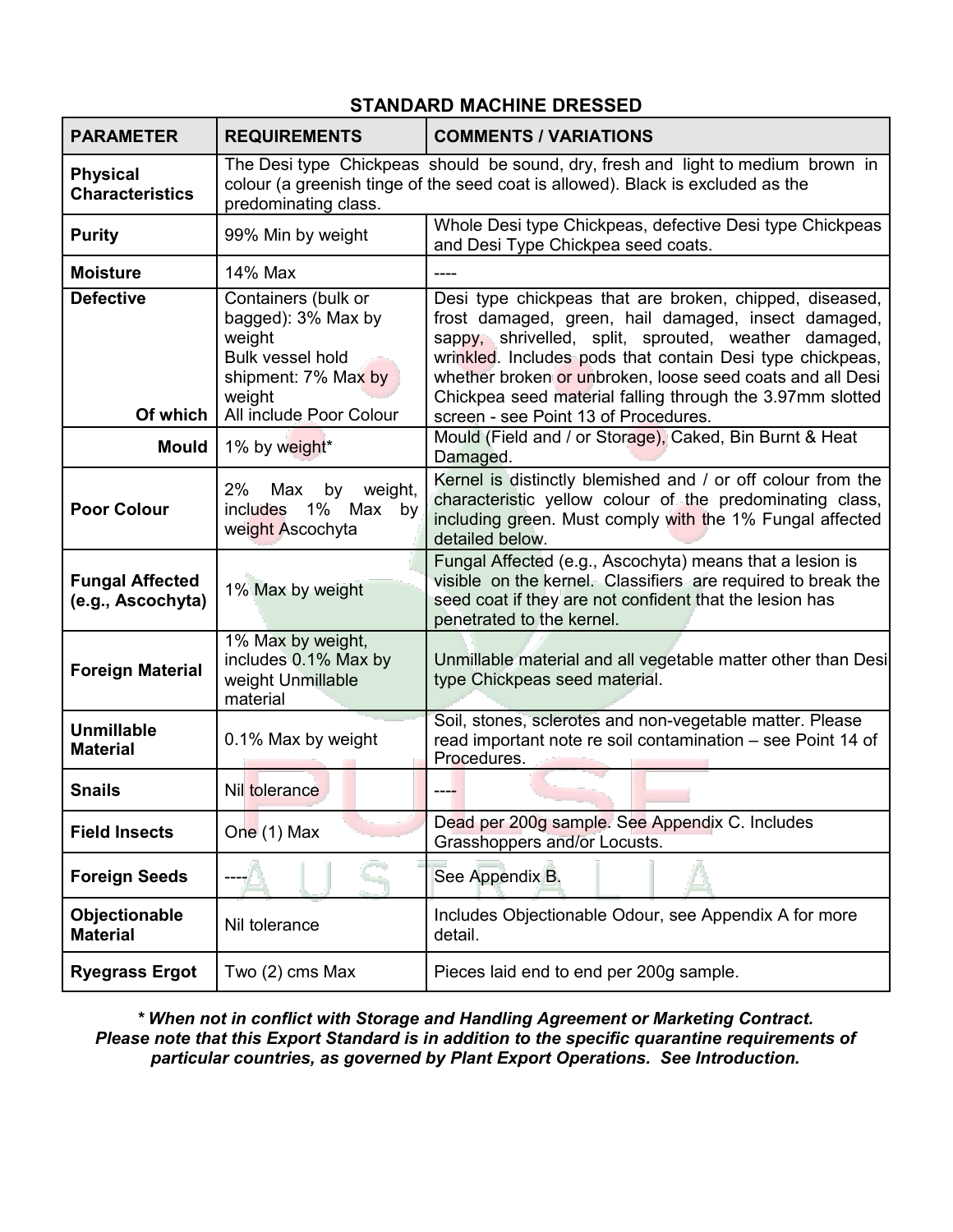### **CSP – 4.3.1 CHICKPEAS – KABULI TYPE No. 1 Grade Large MINIMUM RECEIVAL STANDARD FARMER DRESSED**

| <b>PARAMETER</b>                            | <b>REQUIREMENTS</b>                                                                           | <b>COMMENTS / VARIATIONS</b>                                                                                                                                                                                                                                                                                                                                                                    |
|---------------------------------------------|-----------------------------------------------------------------------------------------------|-------------------------------------------------------------------------------------------------------------------------------------------------------------------------------------------------------------------------------------------------------------------------------------------------------------------------------------------------------------------------------------------------|
| <b>Physical</b><br><b>Characteristics</b>   |                                                                                               | The Kabuli type Chickpeas shall be sound, dry, fresh and cream to light brown in<br>colour. Dark brown to black is excluded as the predominating class.                                                                                                                                                                                                                                         |
| <b>Purity</b>                               | 97% Min by weight                                                                             | Whole Kabuli type Chickpeas, defective Kabuli type<br>Chickpeas and Kabuli type Chickpea seed coats.                                                                                                                                                                                                                                                                                            |
| <b>Moisture</b>                             | 14% Max                                                                                       |                                                                                                                                                                                                                                                                                                                                                                                                 |
| <b>Defective</b>                            | 3% Max by weight,<br>includes 2% Max by<br>weight Poor Colour                                 | Kabuli Type Chickpeas not of the specified variety and<br>Kabuli type Chickpeas that are broken, caked, chipped,<br>diseased, frost damaged, insect damaged,<br>sappy,<br>shrivelled, split, sprouted, weather damaged, wrinkled.<br>Includes whole pods containing seed and all Kabuli<br>Chickpea seed material falling through the 6.00mm round<br>hole screen - see Point 13 of Procedures. |
| <b>Mould</b>                                | 1 grain Max per 400g                                                                          | Mould (Field and / or Storage), Caked, Bin Burnt & Heat<br>Damaged.                                                                                                                                                                                                                                                                                                                             |
| <b>Poor Colour</b>                          | 2%<br>Max<br>by<br>weight,<br>includes 1%<br>Max by<br>weight Fungal Affected                 | Kernel is distinctly blemished and / or off colour from the<br>characteristic yellow colour of the predominating class.                                                                                                                                                                                                                                                                         |
| <b>Fungal Affected</b><br>(e.g., Ascochyta) | 1% Max by weight                                                                              | Fungal Affected (e.g., Ascochyta) means that a lesion is<br>visible on the kernel. Classifiers are required to break the<br>seed coat if they are not confident that the lesion has<br>penetrated to the kernel.                                                                                                                                                                                |
| <b>Foreign Material</b>                     | 3%<br>weight,<br>Max<br>by<br>includes Max 0.5% Max<br>Unmillable<br>weight<br>by<br>Material | Unmillable material and all vegetable matter other than<br>Kabuli type Chickpeas seed material.                                                                                                                                                                                                                                                                                                 |
| <b>Unmillable</b><br><b>Material</b>        | 0.5% Max by weight (of<br>which 0.3% Max by<br>weight soil)                                   | Soil, stones, sclerotes and non-vegetable matter. Please<br>read important note re soil contamination - see Point 14<br>of Procedures.                                                                                                                                                                                                                                                          |
| <b>Snails</b>                               | $Two(2)$ Max                                                                                  | Dead or alive. Whole or substantially whole (more than<br>half) including bodies per 400g sample.                                                                                                                                                                                                                                                                                               |
| <b>Field Insects</b>                        | Thirty (30) Max                                                                               | Dead or alive per 400g sample. See Appendix C.                                                                                                                                                                                                                                                                                                                                                  |
| Grasshoppers &<br><b>Locusts</b>            | Four (4) Max                                                                                  | Dead or alive per 400g sample. See Appendix C.                                                                                                                                                                                                                                                                                                                                                  |
| <b>Foreign Seeds</b>                        |                                                                                               | See Appendix B.                                                                                                                                                                                                                                                                                                                                                                                 |
| Objectionable<br><b>Material</b>            | Nil tolerance                                                                                 | Includes Objectionable Odour, see Appendix A for more<br>detail                                                                                                                                                                                                                                                                                                                                 |
| <b>Ryegrass Ergot</b>                       | Four (4) cms Max                                                                              | Pieces laid end to end per 400g sample.                                                                                                                                                                                                                                                                                                                                                         |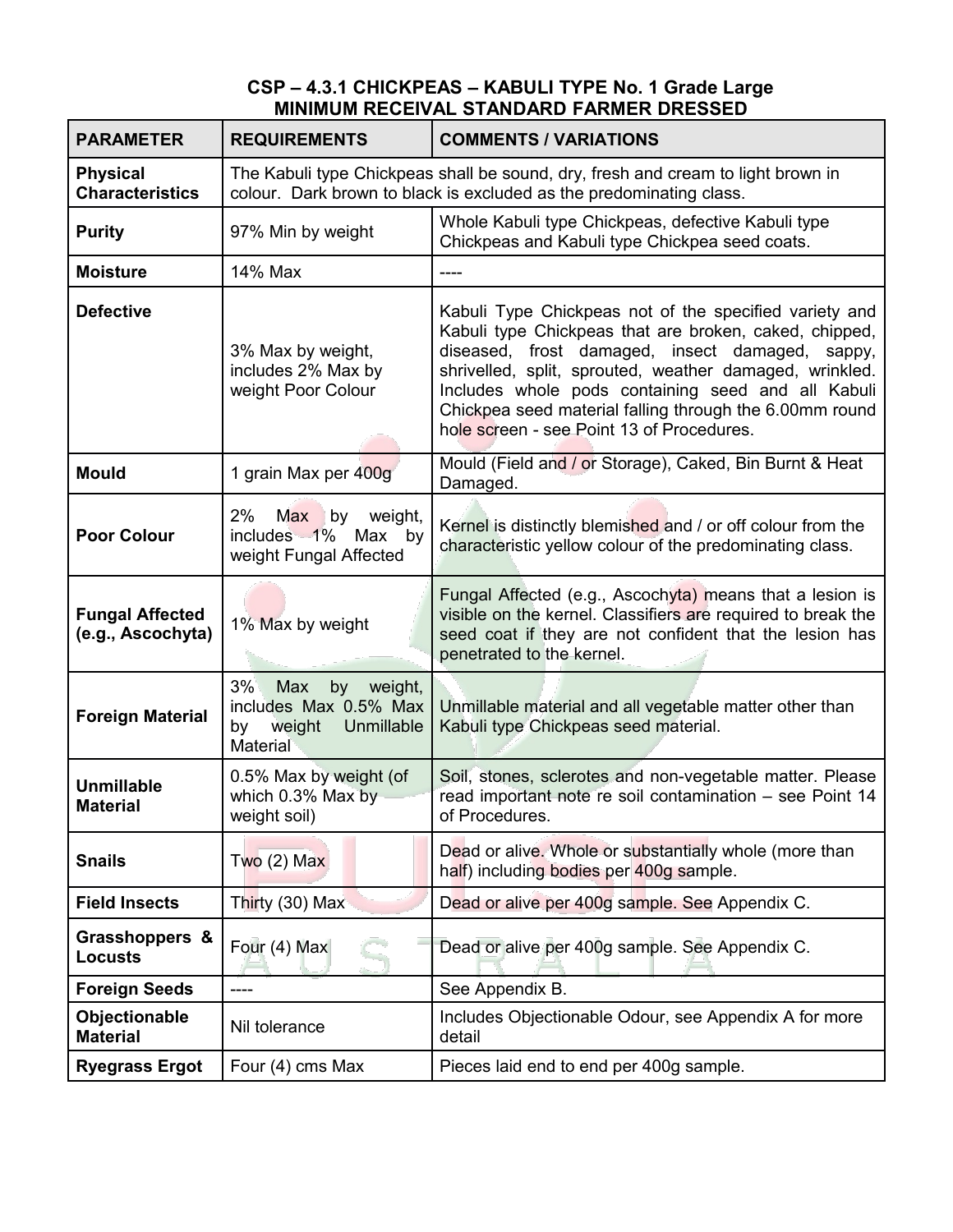## **CSP – 4.3.2 CHICKPEAS – KABULI TYPE No. 1 Grade Large MINIMUM EXPORT STANDARD MACHINE DRESSED**

| <b>PARAMETER</b>                            | <b>REQUIREMENTS</b>                                                           | <b>COMMENTS / VARIATIONS</b>                                                                                                                                                                                                                                                                                                                       |
|---------------------------------------------|-------------------------------------------------------------------------------|----------------------------------------------------------------------------------------------------------------------------------------------------------------------------------------------------------------------------------------------------------------------------------------------------------------------------------------------------|
| <b>Physical</b><br><b>Characteristics</b>   |                                                                               | The Kabuli Type Chickpeas shall be sound, dry, fresh and cream to light brown in colour.<br>Dark brown to black colour is excluded as the predominating class.                                                                                                                                                                                     |
| <b>Purity</b>                               | 99.5% Min by weight                                                           | Whole Kabuli type chickpeas, defective Kabuli type<br>chickpeas and Kabuli type chickpea seed coats.                                                                                                                                                                                                                                               |
| <b>Moisture</b>                             | 14% Max                                                                       |                                                                                                                                                                                                                                                                                                                                                    |
| <b>Defective</b>                            | 2% Max by weight,<br>includes 2% Max by<br>weight Poor Colour                 | Kabuli Type Chickpeas not of the specified variety and<br>Kabuli type Chickpeas that are broken, caked, chipped,<br>diseased, frost damaged, insect damaged,<br>sappy,<br>shrivelled, split, sprouted, weather damaged, wrinkled.<br>Includes whole pods containing seed and all Kabuli<br>Chickpea seed material falling through the 6.00mm round |
| Of which                                    |                                                                               | hole screen - see Point 13 of Procedures.                                                                                                                                                                                                                                                                                                          |
| <b>Mould</b>                                | 1% by weight*                                                                 | Mould (Field and / or Storage), Caked, Bin Burnt & Heat<br>Damaged.                                                                                                                                                                                                                                                                                |
| <b>Poor Colour</b>                          | $2\%$<br>by<br>Max<br>weight,<br>includes 1% Max by<br>weight Fungal Affected | Kernel is distinctly blemished and / or off colour from the<br>characteristic yellow colour of the predominating class.                                                                                                                                                                                                                            |
| <b>Fungal Affected</b><br>(e.g., Ascochyta) | 1% Max by weight                                                              | Fungal Affected (e.g., Ascochyta) affected means that a<br>lesion is visible on the kernel. Classifiers are required to<br>break the seed coat if they are not confident that the lesion<br>has penetrated to the kernel.                                                                                                                          |
| <b>Foreign Material</b>                     | 0.5% Max by weight,<br>includes 0.1% Max by<br>weight Unmillable<br>Material  | Unmillable material and all vegetable matter other than<br>Kabuli Type Chickpea seed material.                                                                                                                                                                                                                                                     |
| <b>Unmillable</b><br><b>Material</b>        | 0.1% Max by weight                                                            | Soil, stones, sclerotes and non-vegetable matter. Please<br>read important note re soil contamination - see Point 14 of<br>Procedures.                                                                                                                                                                                                             |
| <b>Snails</b>                               | Nil tolerance                                                                 |                                                                                                                                                                                                                                                                                                                                                    |
| <b>Field Insects</b>                        | Two (2) Max                                                                   | per 400g sample. See Appendix C. Includes<br>Dead<br>Grasshoppers and/or Locusts.                                                                                                                                                                                                                                                                  |
| <b>Foreign Seeds</b>                        |                                                                               | See Appendix B.                                                                                                                                                                                                                                                                                                                                    |
| Objectionable<br><b>Material</b>            | Nil tolerance                                                                 | Includes Objectionable Odour, see Appendix A for more<br>detail                                                                                                                                                                                                                                                                                    |
| <b>Ryegrass Ergot</b>                       | Nil tolerance                                                                 |                                                                                                                                                                                                                                                                                                                                                    |

**NOTE: The minimum and/or maximum size in millimetres applying to at least 92% of the Kabuli type chickpea of the lot agreed between the buyer and seller e.g. 8mm sized Kabuli type chickpeas, must have a retention of 92% above a 8mm round hole screen. See Point 14 of Procedures.**

*\* When not in conflict with Storage and Handling Agreement or Marketing Contract. Please note that this Export Standard is in addition to the specific quarantine requirements of particular countries, as governed by Plant Export Operations. See Introduction.*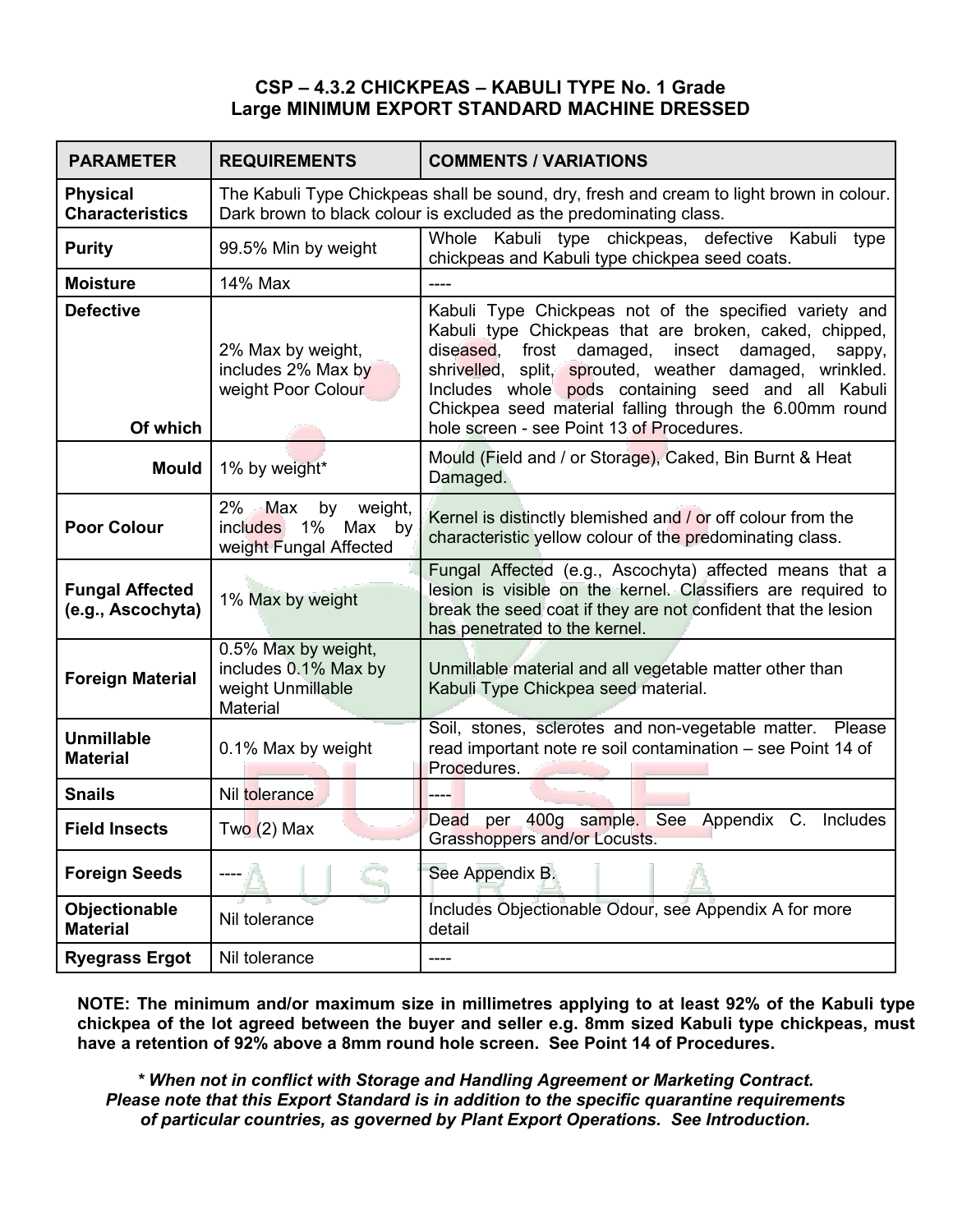### **CSP – 4.3.3 CHICKPEAS – KABULI TYPE No. 1 Grade Small MINIMUM RECEIVAL STANDARD FARMER DRESSED**

| <b>PARAMETER</b>                            | <b>REQUIREMENTS</b>                                                                 | <b>COMMENTS / VARIATIONS</b>                                                                                                                                                                                                                                                                                                                                                                 |
|---------------------------------------------|-------------------------------------------------------------------------------------|----------------------------------------------------------------------------------------------------------------------------------------------------------------------------------------------------------------------------------------------------------------------------------------------------------------------------------------------------------------------------------------------|
| <b>Physical</b><br><b>Characteristics</b>   |                                                                                     | The Kabuli type Chickpeas shall be sound, dry, fresh and cream to light brown in<br>colour. Dark brown to black is excluded as the predominating class.                                                                                                                                                                                                                                      |
| <b>Purity</b>                               | 97% Min by weight                                                                   | Whole Kabuli type Chickpeas, defective Kabuli type<br>Chickpeas and Kabuli type chickpea seed coats.                                                                                                                                                                                                                                                                                         |
| <b>Moisture</b>                             | 14% Max                                                                             | ----                                                                                                                                                                                                                                                                                                                                                                                         |
| <b>Defective</b>                            | 3% Max by weight,<br>includes 2% Max by<br>weight Poor Colour                       | Kabuli Type Chickpeas not of the specified variety and<br>Kabuli type Chickpeas that are broken, caked, chipped,<br>diseased, frost damaged, insect damaged, sappy,<br>shrivelled, split, sprouted, weather damaged, wrinkled.<br>Includes whole pods containing seed and all Kabuli<br>Chickpea seed material falling through the 5.00mm round<br>hole screen - see Point 13 of Procedures. |
| <b>Mould</b>                                | 1 grain Max per 200g                                                                | Mould (Field and / or Storage), Caked, Bin Burnt & Heat<br>Damaged.                                                                                                                                                                                                                                                                                                                          |
| <b>Poor Colour</b>                          | 2%<br>Max by<br>weight,<br>$-1\%$<br>includes<br>Max by<br>weight Fungal Affected   | Kernel is distinctly blemished and / or off colour from the<br>characteristic yellow colour of the predominating class.                                                                                                                                                                                                                                                                      |
| <b>Fungal Affected</b><br>(e.g., Ascochyta) | 1% Max by weight                                                                    | Fungal Affected (e.g., Ascochyta) affected means that a<br>lesion is visible on the kernel. Classifiers are required to<br>break the seed coat if they are not confident that the<br>lesion has penetrated to the kernel.                                                                                                                                                                    |
| <b>Foreign Material</b>                     | 3%<br>by weight,<br>Max<br>includes 0.5% Max by<br>weight<br>Unmillable<br>Material | Unmillable material and all vegetable matter other than<br>Kabuli type Chickpeas seed material.                                                                                                                                                                                                                                                                                              |
| <b>Unmillable</b><br><b>Material</b>        | 0.5% Max by weight (of<br>which 0.3% Max by<br>weight soil)                         | Soil, stones, sclerotes and non-vegetable matter. Please<br>read important note re soil contamination - see Point 14<br>of Procedures.                                                                                                                                                                                                                                                       |
| <b>Snails</b>                               | One (1) Max                                                                         | Dead or alive. Whole or substantially whole (more than<br>half) including bodies per 200g sample.                                                                                                                                                                                                                                                                                            |
| <b>Field Insects</b>                        | Fifteen (15) Max                                                                    | Dead or alive per 200g sample. See Appendix C.                                                                                                                                                                                                                                                                                                                                               |
| Grasshoppers &<br><b>Locusts</b>            | Two $(2)$ Max                                                                       | Dead or alive per 200g sample. See Appendix C.                                                                                                                                                                                                                                                                                                                                               |
| <b>Foreign Seeds</b>                        |                                                                                     | See Appendix B.                                                                                                                                                                                                                                                                                                                                                                              |
| Objectionable<br><b>Material</b>            | Nil tolerance                                                                       | Includes Objectionable Odour, see Appendix A for more<br>detail.                                                                                                                                                                                                                                                                                                                             |
| <b>Ryegrass Ergot</b>                       | Two (2) cms Max                                                                     | Pieces laid end to end per 200g sample.                                                                                                                                                                                                                                                                                                                                                      |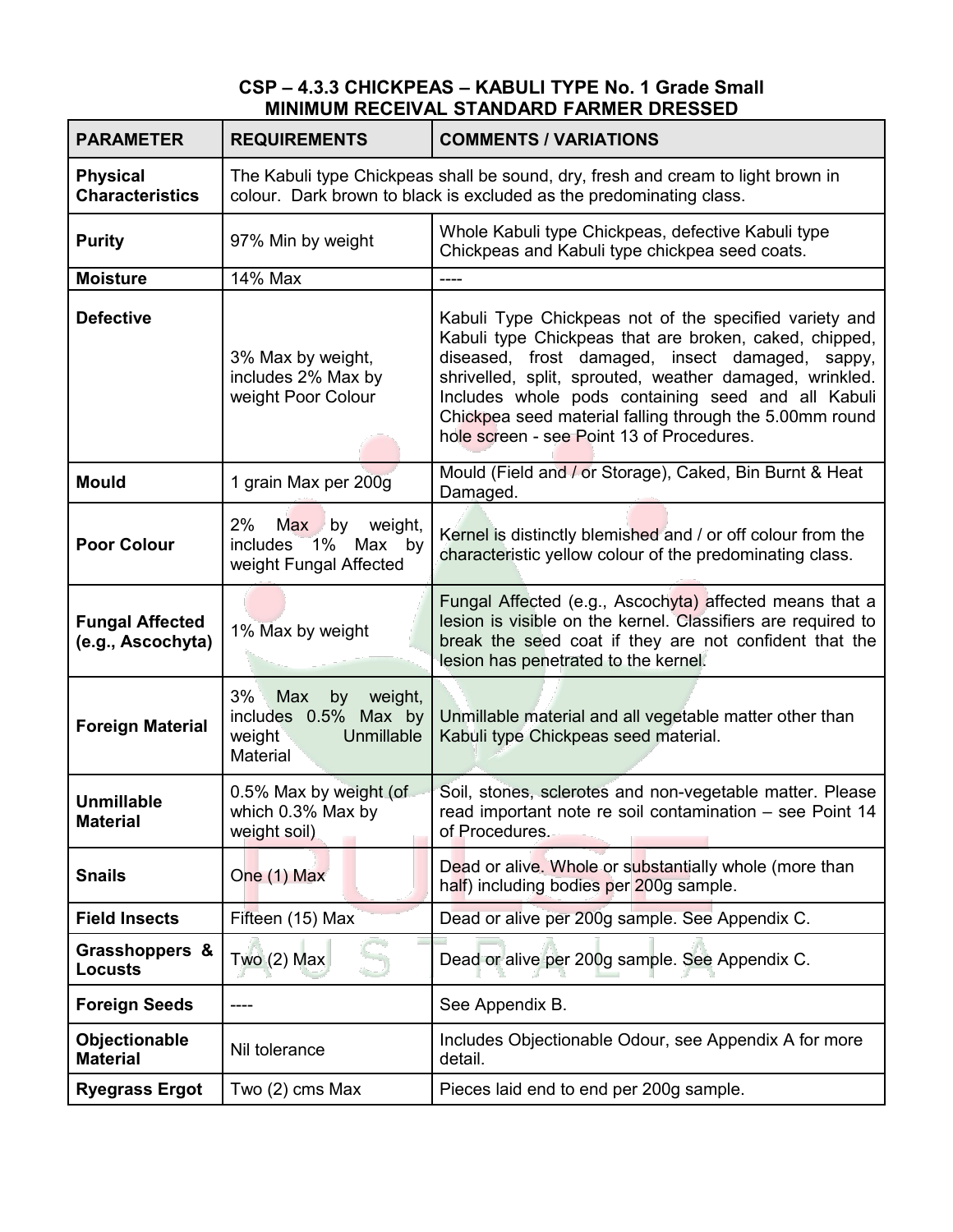## **CSP – 4.3.4 CHICKPEAS – KABULI TYPE No. 1 Grade Small MINIMUM EXPORT STANDARD FARMER DRESSED**

| <b>PARAMETER</b>                            | <b>REQUIREMENTS</b>                                                                                                                         | <b>COMMENTS / VARIATIONS</b>                                                                                                                                                                                                                                                                                                                                                          |
|---------------------------------------------|---------------------------------------------------------------------------------------------------------------------------------------------|---------------------------------------------------------------------------------------------------------------------------------------------------------------------------------------------------------------------------------------------------------------------------------------------------------------------------------------------------------------------------------------|
| <b>Physical</b><br><b>Characteristics</b>   |                                                                                                                                             | The Kabuli Type Chickpeas shall be sound, dry, fresh and cream to light brown in colour.<br>Dark brown to black colour is excluded as the predominating class.                                                                                                                                                                                                                        |
| <b>Purity</b>                               | 97% Min by weight                                                                                                                           | Whole Kabuli type chickpeas, defective Kabuli type<br>chickpeas and Kabuli type chickpea seed coats                                                                                                                                                                                                                                                                                   |
| <b>Moisture</b>                             | 14% Max                                                                                                                                     | $---$                                                                                                                                                                                                                                                                                                                                                                                 |
| <b>Defective</b><br>Of which                | Containers (bulk or<br>bagged): 8% Max by<br>weight<br><b>Bulk vessel hold</b><br>shipment: 10% Max by<br>weight<br>All include Poor Colour | Kabuli Type Chickpeas not of the specified variety and<br>Kabuli type Chickpeas that are broken, chipped, diseased,<br>frost damaged, insect damaged, sappy, shrivelled, split,<br>sprouted, weather damaged, wrinkled. Includes whole pods<br>containing seed and all Kabuli Chickpea seed material<br>falling through the 5.00mm round hole screen - see Point 13<br>of Procedures. |
| <b>Mould</b>                                | 1% by weight*                                                                                                                               | Mould (Field and / or Storage), Caked, Bin Burnt & Heat<br>Damaged.                                                                                                                                                                                                                                                                                                                   |
| <b>Poor Colour</b>                          | 2%<br>weight,<br><b>Max</b><br>by<br>$1\%$<br>includes<br>Max by<br>weight Fungal Affected                                                  | Kernel is distinctly blemished and / or off colour from the<br>characteristic yellow colour of the predominating class.                                                                                                                                                                                                                                                               |
| <b>Fungal Affected</b><br>(e.g., Ascochyta) | 1% Max by weight                                                                                                                            | Fungal Affected (e.g., Ascochyta) affected means that a<br>lesion is visible/on the kernel. Classifiers are required to<br>break the seed coat if they are not confident that the lesion<br>has penetrated to the kernel.                                                                                                                                                             |
| <b>Foreign Material</b>                     | 3% Max by weight,<br>includes 0.5% Max by<br>weight Unmillable<br><b>Material</b>                                                           | Unmillable material and all vegetable matter other than<br>Kabuli Type Chickpea seed material.                                                                                                                                                                                                                                                                                        |
| <b>Unmillable</b><br><b>Material</b>        | 0.5% Max by weight (of<br>which 0.3% Max by<br>weight soil)                                                                                 | Soil, stones, sclerotes and non-vegetable matter. Please<br>read important note re soil contamination - see Point 14 of<br>Procedures.                                                                                                                                                                                                                                                |
| <b>Snails</b>                               | One (1) Max                                                                                                                                 |                                                                                                                                                                                                                                                                                                                                                                                       |
| <b>Field Insects</b>                        | Fifteen (15) Max                                                                                                                            | Dead per 200g sample. See Appendix C.                                                                                                                                                                                                                                                                                                                                                 |
| Grasshoppers &<br><b>Locusts</b>            | Two $(2)$ Max                                                                                                                               | Dead or alive per 200g sample. See Appendix C.                                                                                                                                                                                                                                                                                                                                        |
| <b>Foreign Seeds</b>                        |                                                                                                                                             | See Appendix B.                                                                                                                                                                                                                                                                                                                                                                       |
| Objectionable<br><b>Material</b>            | Nil tolerance                                                                                                                               | Includes Objectionable Odour, see Appendix A for more<br>detail.                                                                                                                                                                                                                                                                                                                      |
| <b>Ryegrass Ergot</b>                       | Two (2) cms Max                                                                                                                             | ----                                                                                                                                                                                                                                                                                                                                                                                  |

*\* When not in conflict with Storage and Handling Agreement or Marketing Contract. Please note that this Export Standard is in addition to the specific quarantine requirements of particular countries, as governed by Plant Export Operations. See Introduction.*